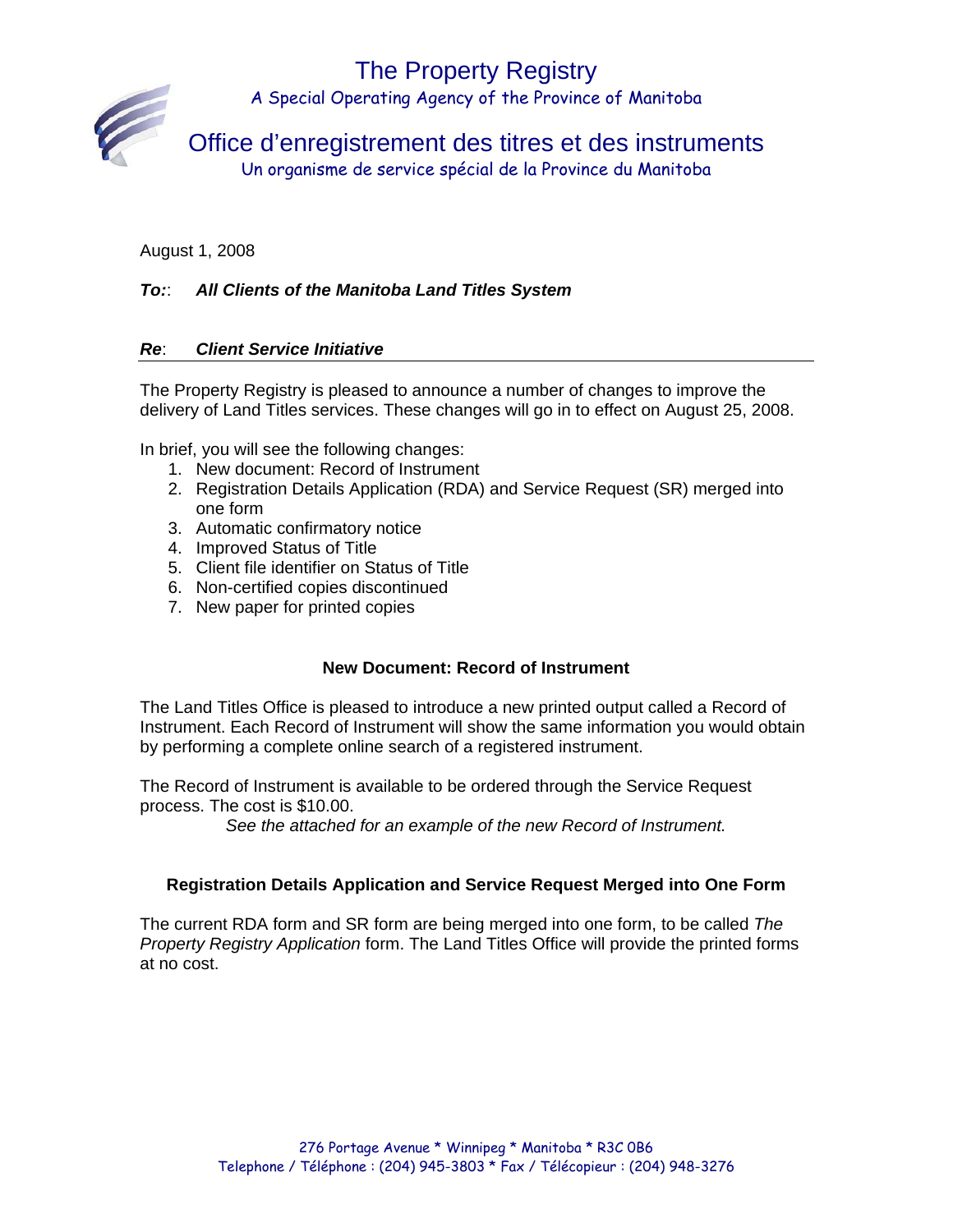The size of the form will increase to legal size (8.5 x 14). Printed in English and French on the back of the yellow client copy will be the notice respecting personal information collection practices and the following notification:

> If you have requested a copy of a title or instrument or registered document(s) with the Land Titles Office, this copy of The Property Registry Application form provides registration and payment details. Upon completion of the registration of any document(s), you can expect to receive a Record of Instrument or a Status of Title giving information pertaining to your registration. Check our website for turnaround times at <http://www.gov.mb.ca/tpr/landtitles.html>.

#### **Automatic Confirmatory Notice**

Upon completion of the registration of documents, the land titles electronic system will automatically generate for the presenter, a confirmatory notice. This service enhancement will eliminate the need for you to complete a Conditional Service Request to receive a confirmatory Status of Title. Upon acceptance of a series, the system will automatically generate a Status of Title for each active title either created by, or affected by, the series.

Where a series does not affect or create a title (e.g. where a Power of Attorney, Standard Charge Mortgage Terms or Grant of Probate is registered), the presenter will receive a Record of Instrument.

Effective August 25, 2008, the Land Titles Office will return to the presenter any Service Request that requests a Status of Title, conditional upon acceptance of the series. Note: the Land Titles Office will continue to receive and process any Service Request that requests a copy of an instrument, conditional upon acceptance of the series.

During the transition from the old to the new process, the presenter of a series may receive 2 statuses of title – one resulting from a conditional service request submitted prior to August 25<sup>th</sup>, and a second one which will be automatically produced by the system on or after August 25<sup>th</sup>.

The information currently provided to you via the Notice of Completion will now be provided to you through either a Status of Title or a Record of Instrument. This change, along with the merger of the RDA and the SR forms into the new TPR Application form mean that the Notice of Completion is no longer required. Effective August 25, 2008, the current Notice of Completion will be dispensed with.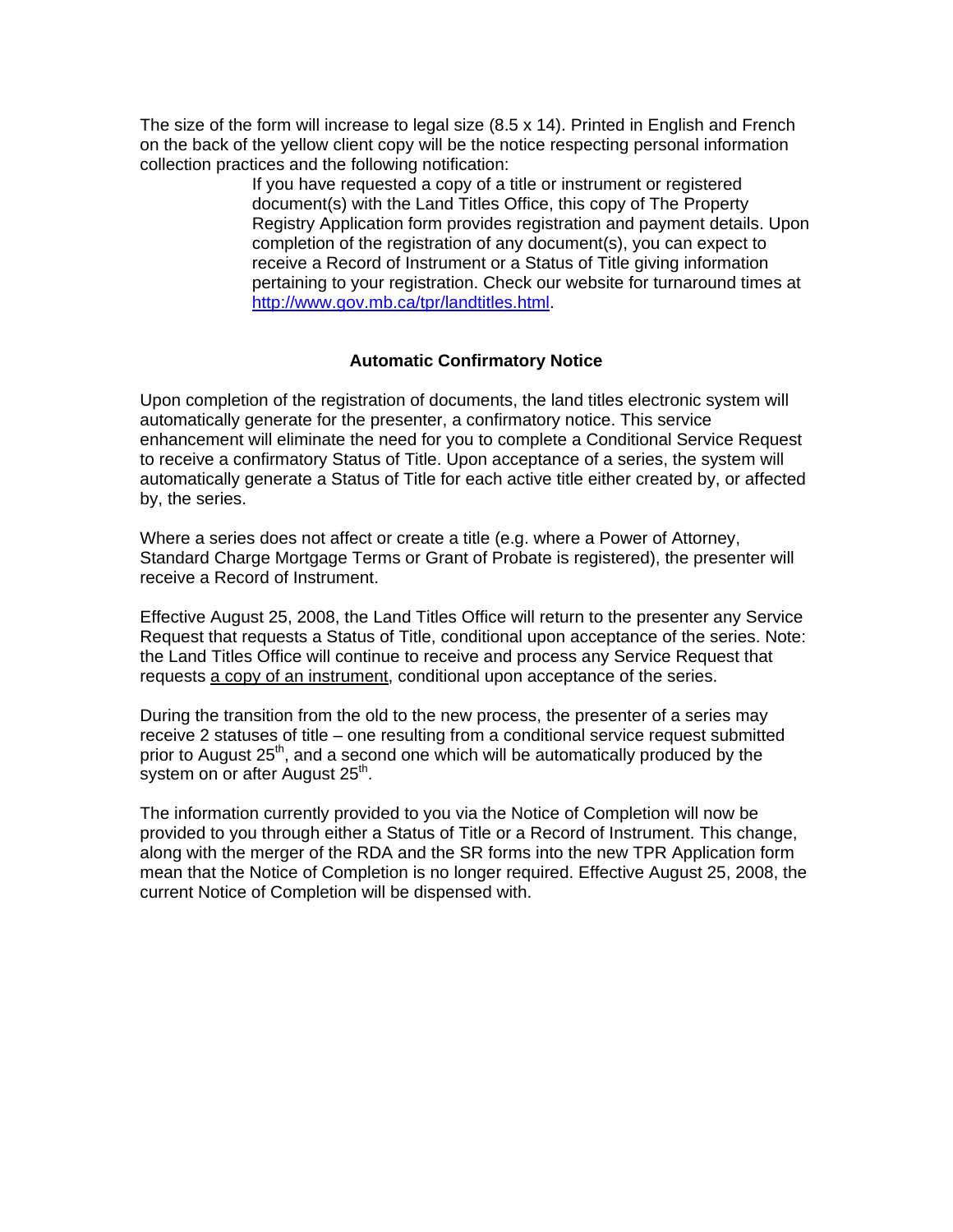## **Improved Status of Title**

The current Status of Title has been enhanced to include:

- address(es) for service
- originating instrument(s)
- survey index information
- duplicate title information
- client file identifier

*See the attached for an example of the improved Status of Title. Note that the PRODUCED BY field displays either first registration number of the series or, if ordered through the Service Request process, the name of the staff who generated the Status of Title.* 

## **Client File Identifiers on Status of Title**

The Land Titles Office is now going to provide an additional service benefit which will allow you to match each Status of Title produced by our office with files back at your office. Effective August 25, 2008, any Status of Title produced for you will include your client file identifier.

This change means that your client file identifier will be entered into the Land Titles system. To speed entry, please keep your client file identifiers as short as possible. Where the client file identifier exceeds the maximum length, the first 30 characters will be entered.

Note that your client file identifiers will be protected and at no time will they display on LT public search screens. Once a series or service request is processed by our Office, your client file identifier will be deleted from our computer system.

The format of your client file identifier is your choice. The Land Titles system can accommodate alpha, numeric and all special characters other than an underscore (it will display as a space). To avoid entry errors, ensure your client file identifier is clearly legible. Where the client file identifier is left blank or is eligible, the Land Titles Office will enter 'NA'.

## **Non-certified Copies Discontinued**

The streamlining of Land Titles Office fees means the practice of issuing printed outputs which are not certified is being discontinued. Clients will no longer need to differentiate between certified or non-certified when ordering a Status of Title or Record of Title. Each Status of Title or Record of Title the Land Titles Office system produces will be a certified extract of the information in our LT database. As such, these outputs will no longer be signed.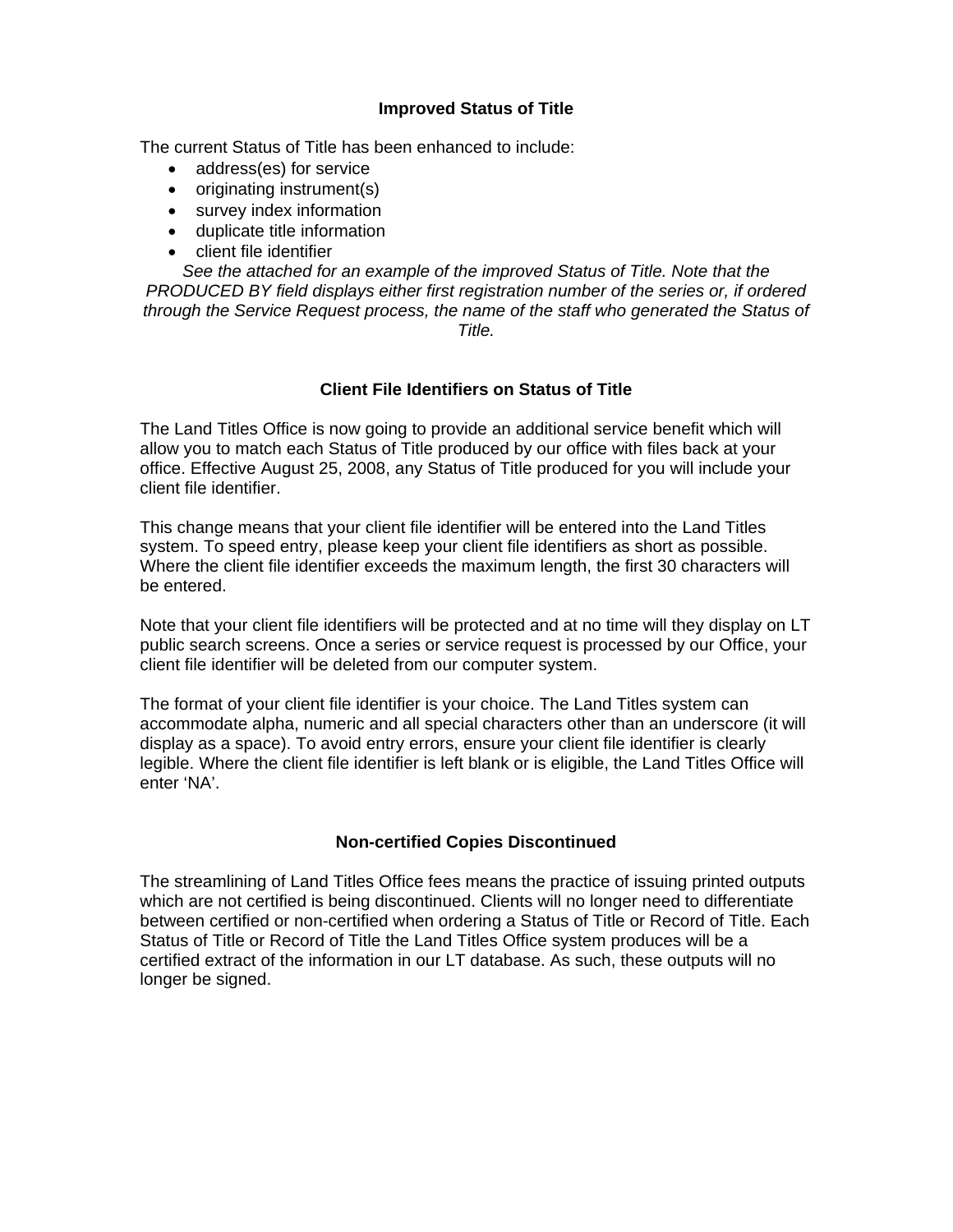### **New Paper for Printed copies**

Effective August 25, 2008, you can expect the Status of Title, Record of Title and Record of Instrument to be printed on a new type of paper, bearing the crest for the Province of Manitoba.

#### **Questions?**

Inquiries concerning the above initiative can be made by contacting Craig Hornby, Public Services Manager, Winnipeg Land Titles Office at 945-2772.

> Le registraire général et chef de l'exploitation,

mund  $45$ 

R.M. Wilson Registrar-General and Chief Operating Officer

276 Portage Avenue \* Winnipeg \* Manitoba \* R3C 0B6 Telephone / Téléphone : (204) 945-3803 \* Fax / Télécopieur : (204) 948-3276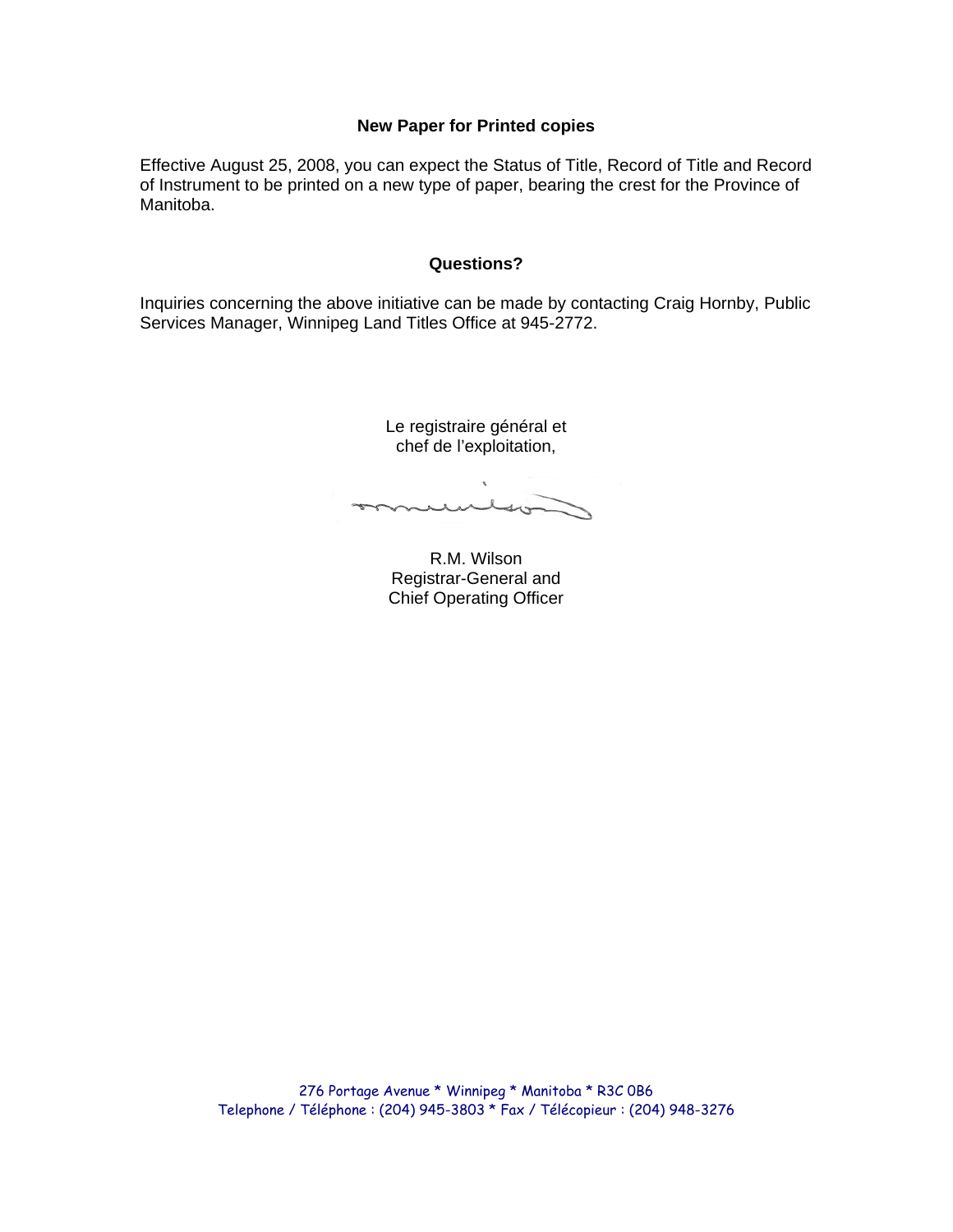#### Form 28

|                                                                                  | MANITOBA                                                                                  |                                                      |                                |
|----------------------------------------------------------------------------------|-------------------------------------------------------------------------------------------|------------------------------------------------------|--------------------------------|
| DATE:<br>TIME:                                                                   | RECORD OF INSTRUMENT                                                                      |                                                      | REGISTRATION NO:<br>PAGE:      |
|                                                                                  |                                                                                           |                                                      |                                |
| ORIGINATING OFFICE<br>REGISTERING OFFICE<br>REGISTRATION DATE<br>COMPLETION DATE |                                                                                           | PRODUCED FOR<br>ADDRESS<br>LTO BOX NO<br>CLIENT FILE |                                |
|                                                                                  |                                                                                           | PRODUCED BY                                          |                                |
|                                                                                  |                                                                                           |                                                      |                                |
| INSTRUMENT TYPE:<br>DESCRIPTION:<br>FROM/BY:<br>TO:                              |                                                                                           |                                                      |                                |
| PRESENTED BY:                                                                    |                                                                                           |                                                      |                                |
| CONSIDERATION:<br>SWORN VALUE:                                                   |                                                                                           |                                                      |                                |
|                                                                                  |                                                                                           |                                                      |                                |
|                                                                                  |                                                                                           |                                                      |                                |
| TITLE(S) AFFECTED:<br>TITLE NUMBER<br>EFFECT                                     | NOTES                                                                                     |                                                      | TITLE STATUS TYPE : LAND INDEX |
|                                                                                  |                                                                                           |                                                      |                                |
| ADDRESS (ES) FOR SERVICE:<br>EFFECT<br>NAME AND ADDRESS                          |                                                                                           | POSTAL CODE                                          |                                |
| AFFECTED INSTRUMENT (S) :<br>REGISTRATION NUMBER<br>TYPE                         | STATUS                                                                                    | <b>NOTES</b>                                         |                                |
| AFFECTING INSTRUMENT (S) :<br>REGISTRATION NUMBER TYPE                           | STATUS                                                                                    | NOTES                                                |                                |
|                                                                                  |                                                                                           |                                                      |                                |
| CREATED TITLE (S) :<br>TITLE<br>STATUS<br>NUMBER                                 | REGISTRATION ASSESS. CONS. LAST UPDATED                                                   | DATE OFFICE Y/N DATE                                 | BY                             |
|                                                                                  |                                                                                           |                                                      |                                |
| FIRST INSTRUMENT NO. IN SERIES<br>NO. OF INSTRUMENTS IN SERIES                   |                                                                                           |                                                      |                                |
|                                                                                  |                                                                                           |                                                      |                                |
|                                                                                  |                                                                                           |                                                      |                                |
|                                                                                  | ACCEPTED THIS DAY OF ,<br>BY FOR THE DISTRICT REGISTRAR OF<br>THE LAND TITLES DISTRICT OF |                                                      |                                |
|                                                                                  |                                                                                           |                                                      |                                |

CERTIFIED TRUE EXTRACT PRODUCED FROM THE LAND TITLES DATA<br>STORAGE SYSTEM ON OF INSTRUMENT NUMBER

\*\*\*\*\*\*\*\*\*\*\*\*\*\* END OF RECORD OF INSTRUMENT

\*\*\*\*\*\*\*\*\*\*\*\*\*\*\*

 $\bar{z}$